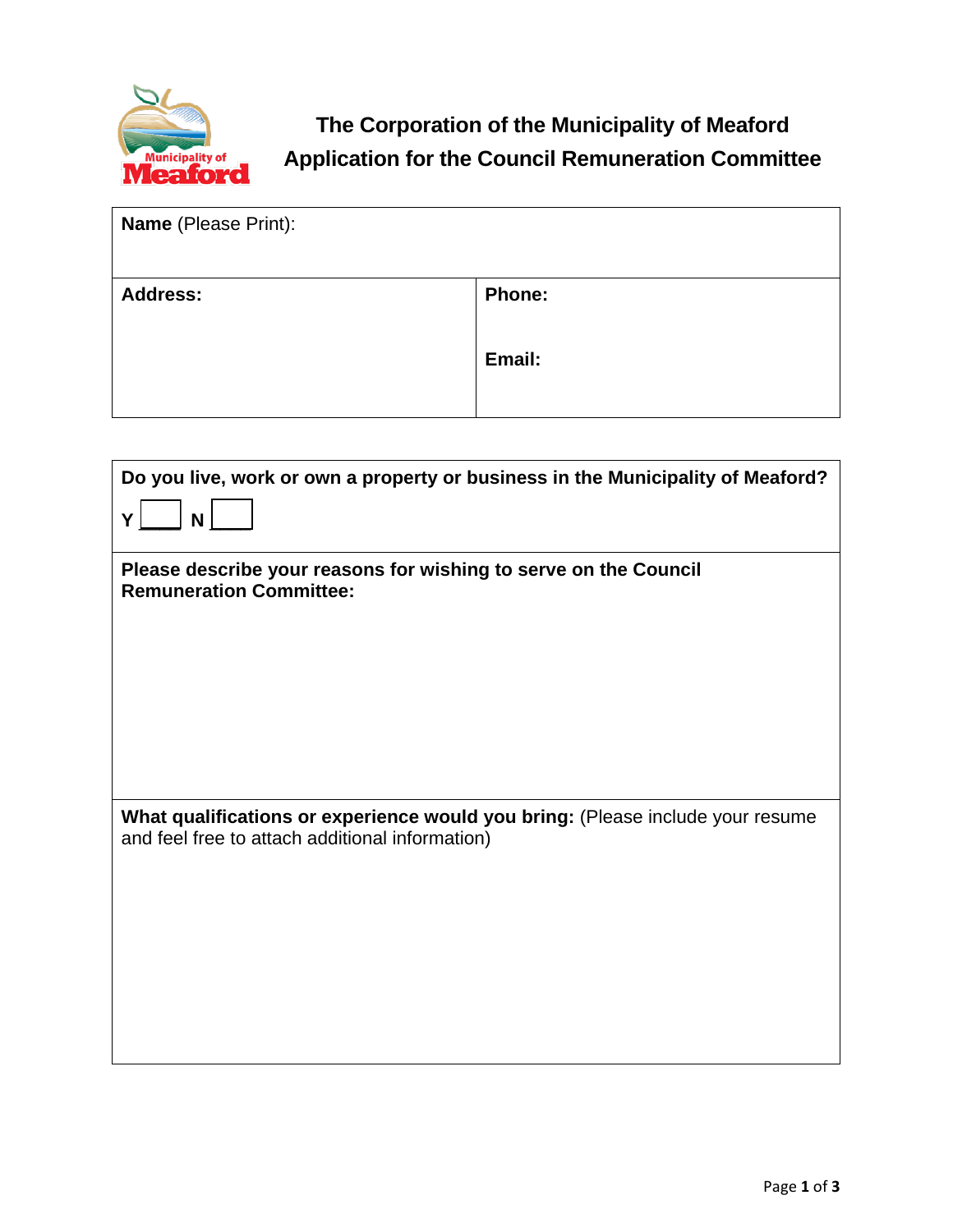

## **The Corporation of the Municipality of Meaford Application for the Council Remuneration Committee**

| If you have previously or currently serve on a Municipality of Meaford board,<br>committee or group, please list them below. |                         |  |
|------------------------------------------------------------------------------------------------------------------------------|-------------------------|--|
| <b>Board/Committee/Group</b>                                                                                                 | <b>Years of Service</b> |  |
|                                                                                                                              |                         |  |
|                                                                                                                              |                         |  |
|                                                                                                                              |                         |  |
|                                                                                                                              |                         |  |
|                                                                                                                              |                         |  |

**Please list any additional relevant information:** *(Feel free to attach any additional documentation)*

The information on this application is gathered in accordance with the Municipal Act, S.O. 2001 c. 25. This application is to be considered confidential and used only by the Clerk for administrative purposes and will be distributed to Municipal Council for selection of members. All information of a personal or private nature is protected by the Municipal Freedom of Information and Protection of Individual Privacy Act, Chapter F.31, R.S.O., 1990. Any or all of the information contained on this form may be subject to disclosure under the Act if circumstances warrant.

Date **Signature of Applicant**